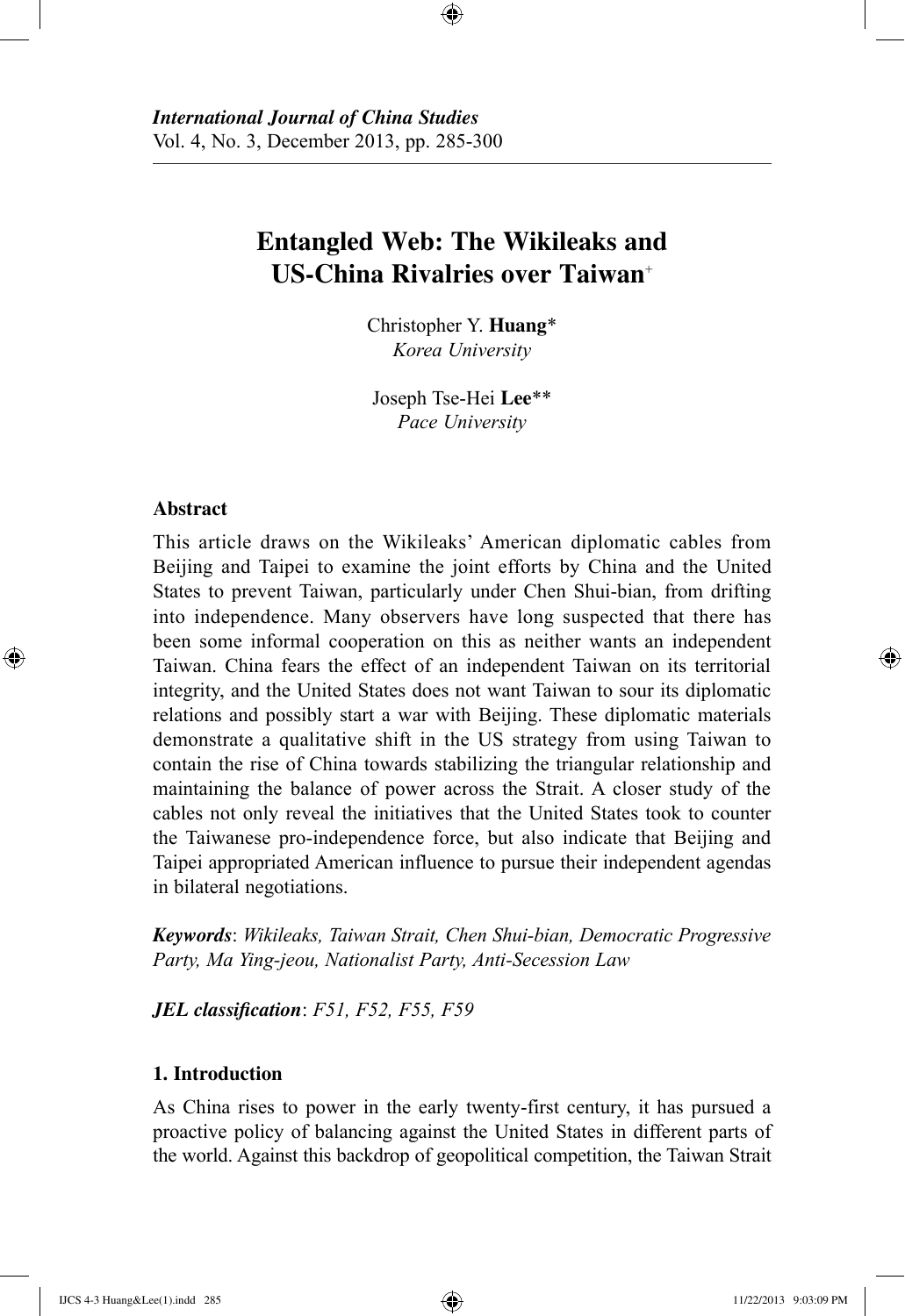remains a contentious issue between the two countries (Lee, Nedilsky and Cheung (eds), 2012). This article draws on the Wikileaks' American diplomatic cables from Beijing and Taipei to examine the joint efforts by China and the United States to prevent Taiwan, particularly under Chen Shui-bian, from drifting into independence. Many observers have suspected that there has been some informal cooperation on this issue as neither wants an independent Taiwan. China fears the effect of an independent Taiwan on its territorial integrity, and the United States does not want Taiwan to sour its diplomatic relations and possibly start a war with Beijing. These diplomatic materials highlight a qualitative shift in the US strategy from using Taiwan to contain the rise of China towards stabilizing the triangular relationship and maintaining the balance of power across the Strait. While Taiwan's domestic politics and its rapprochement with China were solely decided by Taiwanese voters, the United States greatly influenced the cross-Strait interactions. The diplomatic cables from Beijing and Taipei demonstrate not only the US initiatives to counter the Taiwanese pro-independence force, but also the attempts by China and Taiwan to appropriate American influence to pursue their independent agendas in bilateral negotiations. Although the pro-independence initiatives of Chen Shui-bian had sharpened Sino-American tensions in the post-9.11 era, China and the United States prioritized joint cooperation against Islamic terrorism over Taiwan's independence. The election of the Nationalist candidate Ma Ying-jeou as a new president in 2008 marked a turning point in cross-Strait development. Ma ran on a platform to rekindle strong links with China. Ever since his electoral victory, growing cross-Strait ties have stabilized Sino-American relations (Mak, 2012: 126-128).

⊕

Methodologically, the absence of other archival sources limits our understanding of the cross-Strait encounters. The leaked American diplomatic cables present two problems for research. The first problem is the reliability of the documents. The global media has consulted the Wikileaks' revelations to address the strategic problems in the US military campaigns in Afghanistan and Iraq, and the corruption of other governments such as the Chinese, North Korean, and Iranian regimes. Even though the American diplomats in Beijing and Taipei tried hard to verify the sensitive data from local informants against a wide range of sources, much of the information they reported in the cables is not new and only confirms what we have learnt from reading materials elsewhere (Page and Spence, 2011; Lefebvre, 2012). The second problem concerns factual discrepancies in the cables. Since other official documents have not yet been released by the American, Chinese, and Taiwanese governments, we have no idea of whether the leaked diplomatic cables provoked much internal policy discussion among the American decision makers, and whether the cables affected US foreign policy guidelines towards Taiwan in general (Shane and Lehren, November 28, 2010). Furthermore,

⊕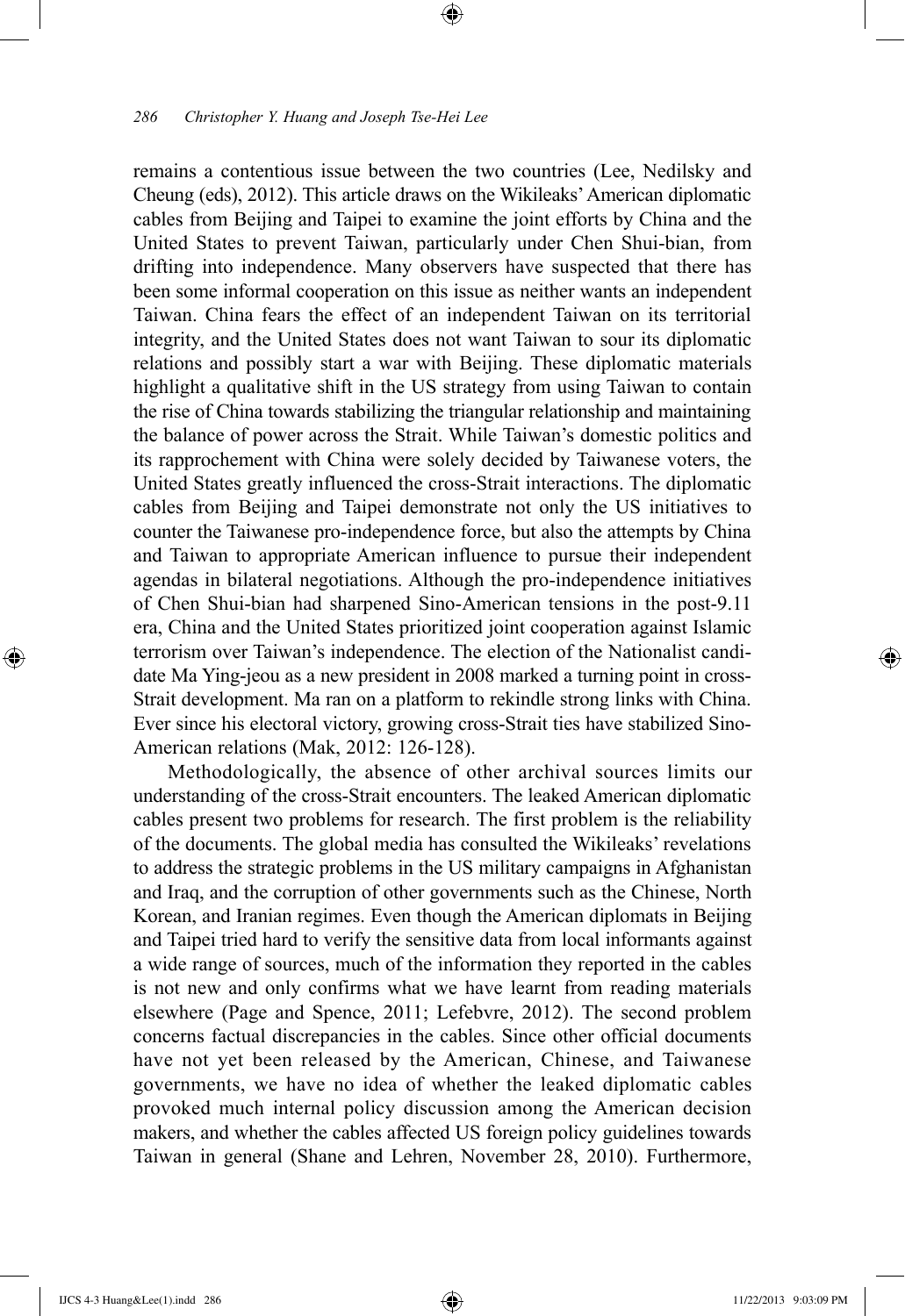the triangular relationship between the United States, China, and Taiwan has always been in a flux, and the views of American diplomats and their informants change from time to time. Their perspectives on Taiwan recorded in the cables – what was said in official correspondence to the US State Department in Washington, DC – might differ considerably from the opinions expressed in private. Therefore, one should be aware of the contradictory views expressed in the cables and the complexities of the Taiwan Question in shaping Sino-American relations.

⊕

Nevertheless, these methodological challenges are not sufficient reasons for rejecting the leaked cables as historical sources. Because Washington, Beijing, and Taipei have not declassified all the materials about their diplomatic negotiations, these cables occasionally reveal new information such as that China recognized its failure to neutralize the pro-independence force in Taiwan, and enlisted the help of the United States in stabilizing cross-Strait affairs. Such details are political taboos in China, and demonstrate many backchannel negotiations among American, Chinese, and Taiwanese diplomats. In this instance, the need to take sides between China and Taiwan posed a challenge to the US policymakers, who had to balance the American geopolitical interests, the domestic political climate, and the level of cross-Strait tensions that the United States could tolerate in the post-9.11 era.

This article relies on the leaked diplomatic cables to contextualize the new dynamics in shaping the latest development of Sino-American rivalries over Taiwan. Beginning with the presidency of Chen Shui-bian (2000-2008), this study discusses several internal and external forces that influenced the US security calculations in the Taiwan Strait. Then, it assesses the role of Ma Ying-jeou in strengthening ties with China since 2008. Despite ideological differences, these two Taiwanese presidents succeeded in exploiting Sino-American rivalries to advance their respective domestic agendas and gain much diplomatic autonomy for the island.

## **2. The Reign of Chen Shui-bian (2000–2008)**

In 2000, Chen Shui-bian of the Democratic Progressive Party campaigned on a pro-independence stance and was the first politician outside the Nationalist Party to become the president of Taiwan. In his first inaugural speech, Chen pledged to maintain the status quo. First, so long as China did not attack Taiwan, the latter would not declare independence. Second, Taiwan's official status as the Republic of China would remain intact. Third, Taiwan would not enshrine a "state-to-state theory" in its constitution. Fourth, there would be no referendum to seek political reunification with China (Lin, 2011: 73). These pledges were designed to ameliorate the fear of China towards Taiwan's pursuit of independence. Throughout his presidency, however, Chen Shui-bian

⊕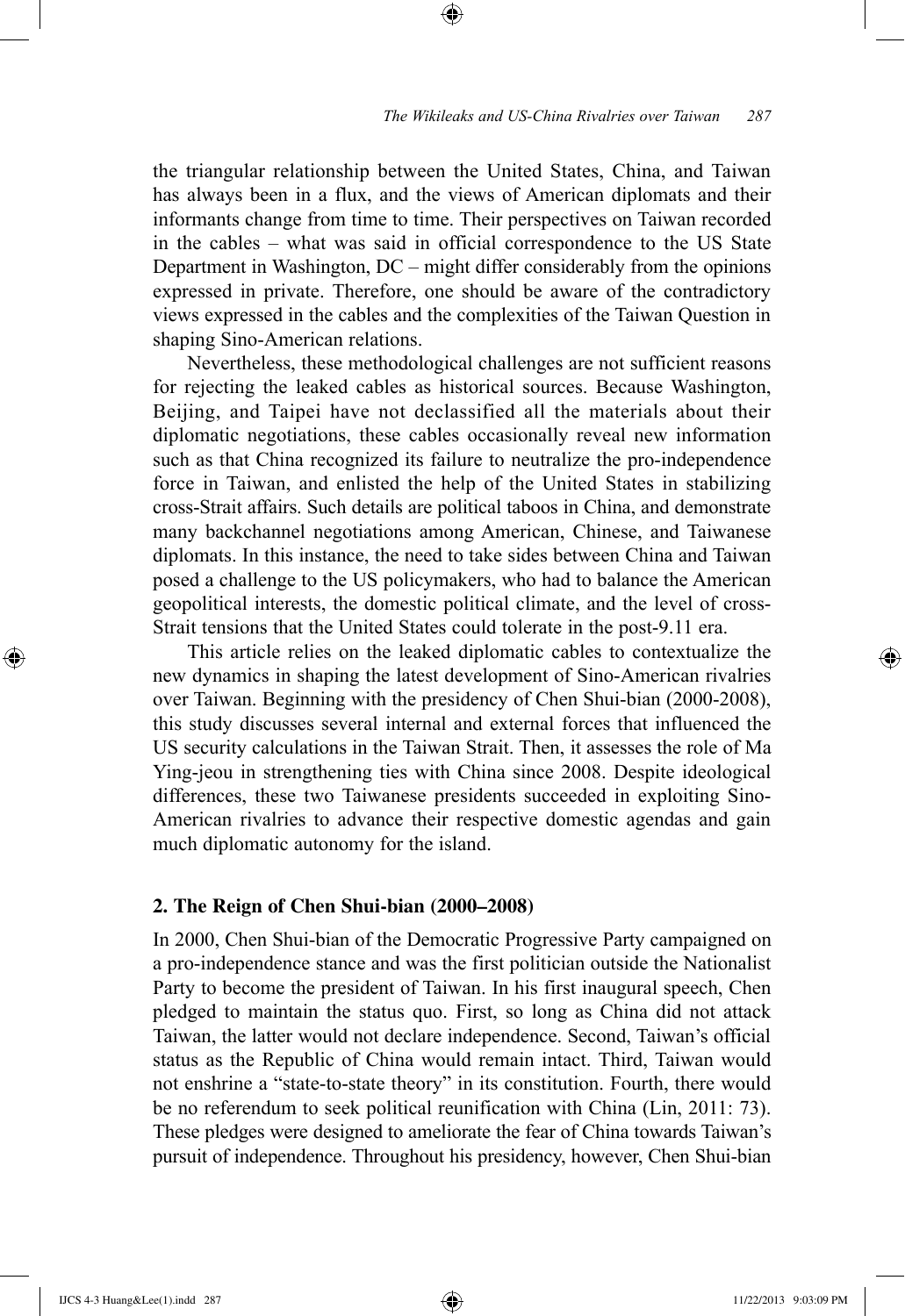## *288 Christopher Y. Huang and Joseph Tse-Hei Lee*

embarked on what China condemned a single-minded conspiracy to legitimize Taiwan as a separate political entity, a step short of declaring its independence (Hu, 2011: 63). In 2004, Chen abolished the National Unification Council, founded by the Nationalist Party to manage cross-Strait affairs, and held a referendum on national defence that would authorize Taiwan to purchase the most advanced anti-missile weapons from the United States. In response, China announced the Anti-Secession Law aimed at pressurizing Taiwan not to seek independence.

⊕

The initial relationship between Chen Shui-bian and the United States was collegial. In April 2001, George W. Bush promised to do "whatever it took to help Taiwan defend themselves" against China, and authorized the biggest arms sales to Taiwan in a decade (Wang, 2010: 355; Sanger, April 26, 2001). Bush deliberately distanced himself from Bill Clinton's pro-Beijing stance, and gave strong military support to Taiwan (Swaine, May 5-8, 2005). The US-Taiwanese relations, nevertheless, deteriorated because the overall strategic value of the island declined after the terrorist attacks on American soil on September 11, 2001. When the United States launched the wars on terror in Afghanistan and Iraq, it needed to stabilize its relationship with China in order to gain the Chinese support for its anti-terrorist campaigns (Swaine, May 5-8, 2005). Meanwhile, Chen Shui-bian doubled up the efforts to push for a permanent separation from China. In 2007 and 2008, Chen proposed a referendum on the application of Taiwan for the United Nations (U.N.) membership as an independent state:

In 1971, the People's Republic of China joined the United Nations, replacing the Republic of China [as a legitimate state for the Chinese worldwide], and causing [the Republic of China] Taiwan to become an orphan in the world. To strongly express the will of the people of Taiwan to enhance Taiwan's international status and participation in international affairs, do you agree that the government should apply for U.N. membership under the name "Taiwan"?

(Chen, 2009: 4)

Chen Shui-bian was determined to use the referendum to alter the status quo of Taiwan. The referendum triggered a hostile response from China. The Anti-Secession Law stated that "if possibilities for a peaceful reunification should be completely exhausted, the Communist state shall employ nonpeaceful means and other necessary measures to protect China's sovereignty and territorial integrity" (Randt, July 6, 2007). The Chinese last resort was to invade the island. While China bitterly opposed the referendum, it knew that any harsh reaction would antagonize the Taiwanese public and strengthen Chen Shui-bian. Previous attempts by China to bully Taiwan always backfired (Randt, January 17, 2007). In 1995, China conducted large-scale military

⊕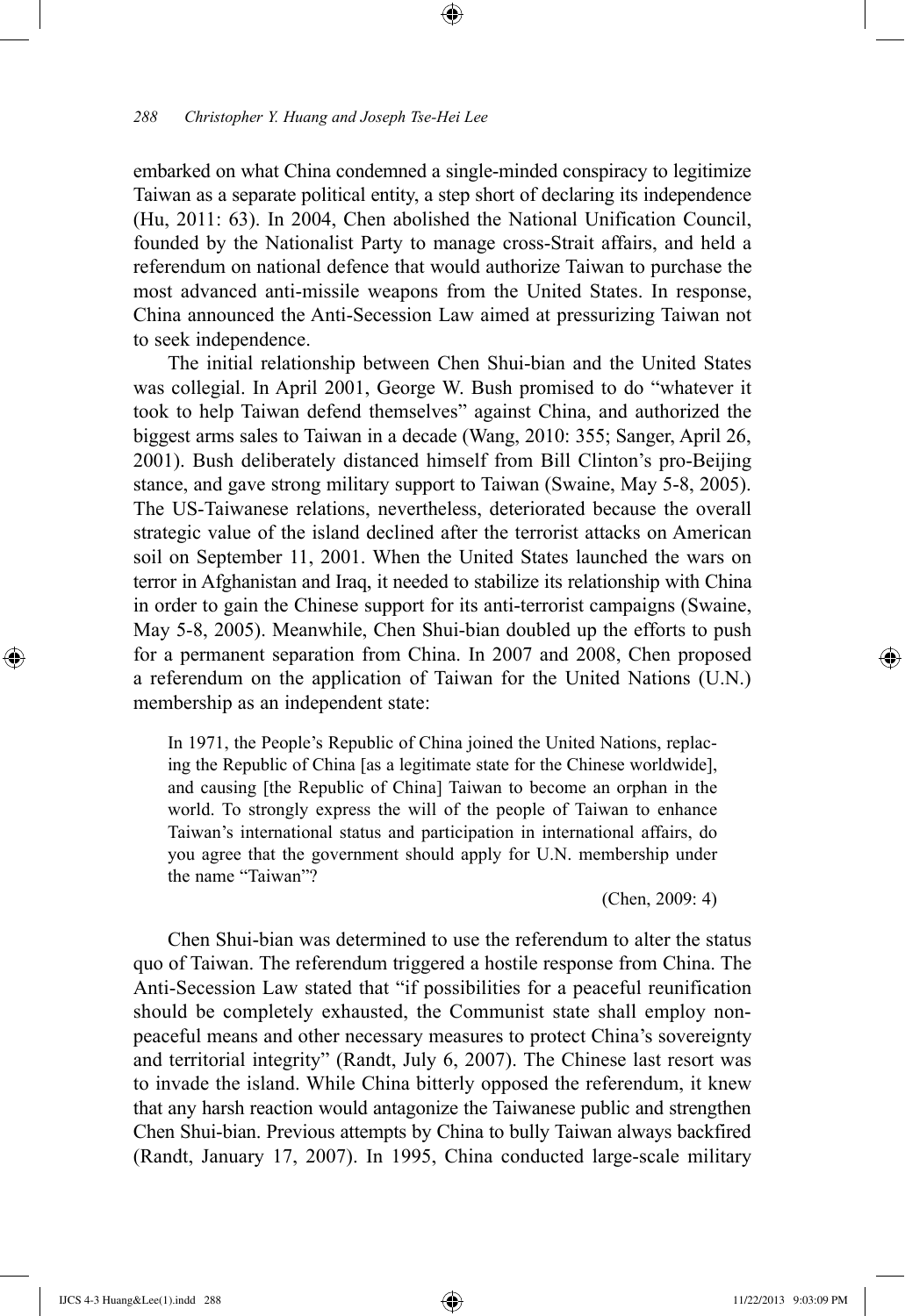exercises and missile tests to protest the visit of former Taiwanese President Lee Teng-hui to the United States, and this led to the landslide victory of Lee in his re-election. In 2000, Chinese Premier Zhu Rongji threatened to attack Taiwan, and the hostile rhetoric led to the first electoral victory of Chen Shui-bian (Wu, 2011: 131). Instead of applying military pressure to subdue Taiwan, China enlisted the help of the United States (Randt, November 1, 2012). This was a significant concession as opposed to the Chinese reluctance to resolve sovereignty disputes in the South China Sea, in which China opposed the US involvement and insisted on negotiating with Vietnam and the Philippines bilaterally.

⊕

The major reason that China sought the US intervention in cross-Strait affairs was geopolitical. Exercising much influence in Taiwan, the United States could accomplish what China failed to do through threat and coercion (Wang, 2010: 352). The ultimate goal of China was to prevent Taiwan from declaring independence from the Chinese nation, a de facto territorial and administrative autonomy that Taiwan has already enjoyed since 1949 (Christensen, 2011: 240). China viewed Taiwan as a breakaway province from the motherland and was prepared to use force against any move towards independence. Any change that legalized the status of Taiwan as a separate territorial entity would be disastrous for China. Strong support for the referendum would give Chen Shui-bian a powerful mandate to pursue his pro-independence policies. Therefore, China could not afford to appear weak in dealing with Chen because of the nationalistic sentiment at home. Since China had very few options on the table, working with the United States was the only way to pressurize Chen to suspend the U.N. membership referendum (Randt, June 25, July 6, August 14, September 7, 2007, and February 4, 2008).

The Bush administration initially committed itself to defending Taiwan because under the Taiwan Relations Act, the United States would make defensive weapons available to the island. But the Taiwan Relations Act was vague about the level of American military involvement. It left the option of direct military action to the US President in non-peaceful and coercive circumstances (Hsu, 2010a: 143). The United States supported neither Taiwanese independence nor any change of the *status quo* (Randt, February 4, 2008). The Bush government signalled its opposition to the U.N. membership referendum by making the international transit arrangement for Chen Shuibian less dignified than the precedents given to previous Taiwanese leaders (Hsu, 2010b: 713). When Chen insisted on holding the referendum, the United States appealed to the Taiwanese public. In 2007, Secretary of State Condoleezza Rice labelled the referendum as unnecessarily "provocative", and Deputy Secretary of State John Negroponte called the referendum "a step towards a declaration of independence of Taiwan". Deputy Assistant Secretary

⊕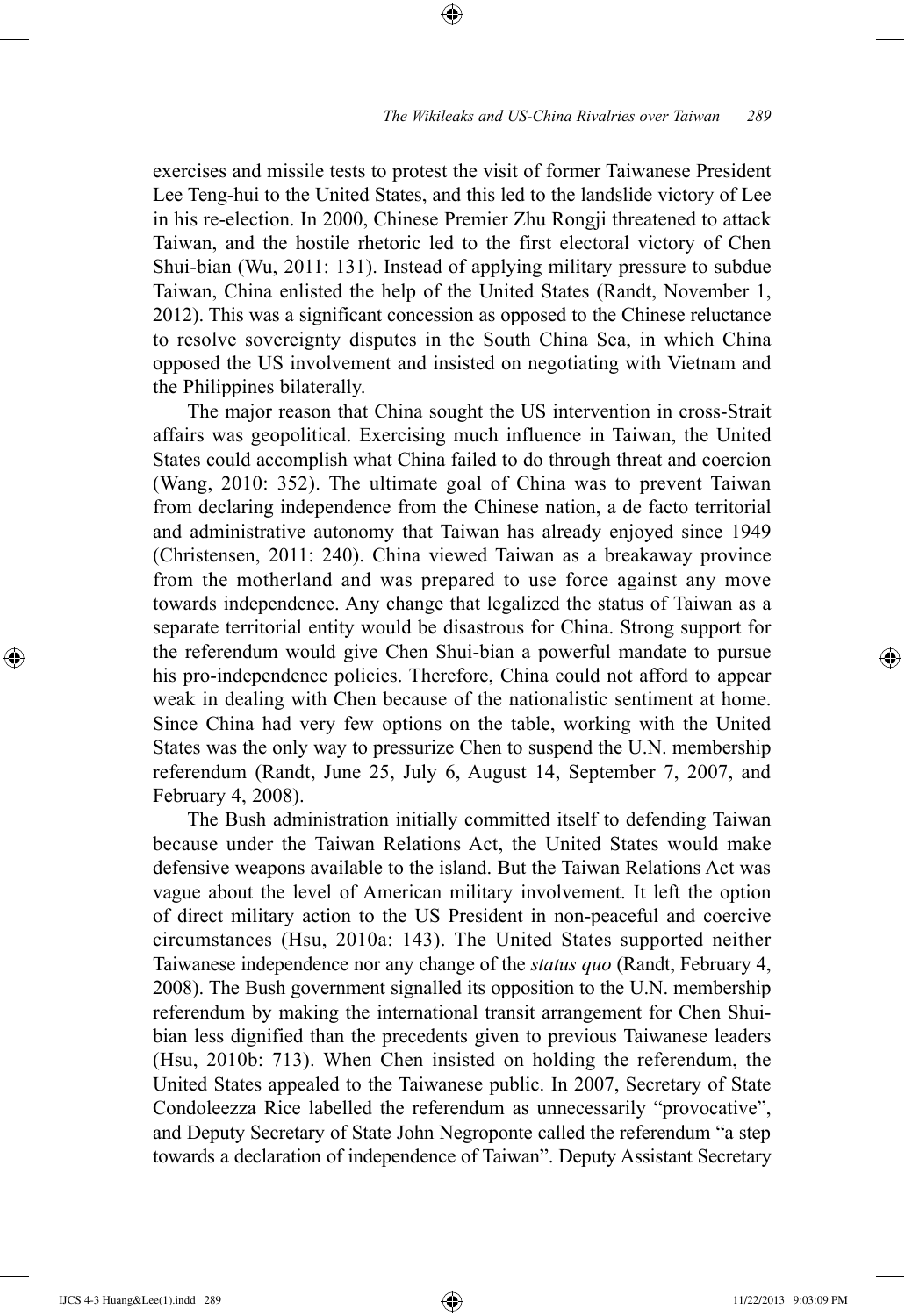of State Thomas J. Christensen went so far as to address the Taiwanese voters that it was in Taiwan's interest to block the referendum and, once Chen Shuibian put it on the ballot, to reject it (Lin, 2011: 85–86). The US pressure eroded the popular support for Chen and the opponents of the referendum outnumbered the supporters in the polls (Hsu, 2010: 703-704, 715).

⊕

Apart from using the United States to block the referendum, China marginalized Taiwan by stopping Taiwanese participation in international organizations and by targeting its few diplomatic allies. In 1972, Taiwan was expelled from the World Health Organization under the World Health Assembly Resolution 25.1 (Yang, 2010: 333). Twenty-five years later, in 1997, Taiwan requested for readmission into the World Health Assembly as an observer, but China mobilized its allies from the developing world to deny the request at the General Committee of the World Health Assembly. Taiwan made the same request every year and China had it rejected each time (Chang, 2011: 167-168). In a similar fashion, China limited Taiwan's participation in the World Organization for Animal Health, the Internet Corporation on Assigned Names and Numbers, and the Kimberly Process (Young, November 6, 2007). China even launched a global campaign to isolate Taiwan by demanding Taiwan to change its official title to Chinese Taipei or to withdraw itself from international organizations (Wu, 2011: 134-135). For example, in 2007, China pushed for a resolution in the World Organization for Animal Health to support that "there is only one China in the world and Taiwan is an inalienable part of the Chinese territory, and the government of the People's Republic of China is the sole legal government representing all China." The resolution was designed to change Taiwan's status from a full member to a non-sovereign regional member, and to alter its title from the Republic of China on Taiwan to Taiwan, China. The United States and its allies compromised and acknowledged this one-China principle (Wu, 2011: 136). As China becomes more active in global organizations, it has succeeded in forging alliances with many countries to isolate Taiwan.

In 2006, Taiwan had twenty-three diplomatic allies including the Vatican City, Burkina Faso, Sao Tome and Principe, Swaziland, Gambia, Kiribati, Nauru, Palau, Marshall Islands, Solomon Islands, Tuvalu Belize, Costa Rica, Malawi, Dominican Republic, El Salvador, Guatemala, Haiti, Honduras, Nicaragua, Panama, Paraguay, Saint Christopher and Nevis, as well as Saint Vincent and the Grenadines (Young, December 6, 2006). The American diplomatic cables indicate a heavy pressure from China to poach the remaining allies of Taiwan. China's economic clout and international prestige made itself an irresistible attraction to Taiwan's few allies. China offered huge amounts of financial assistance which Taiwan could never match (Young, May 23, 2007). From 2005 to 2008, Senegal, Chad, Costa Rica, and Malawi severed diplomatic ties with Taiwan and established normal relations

⊕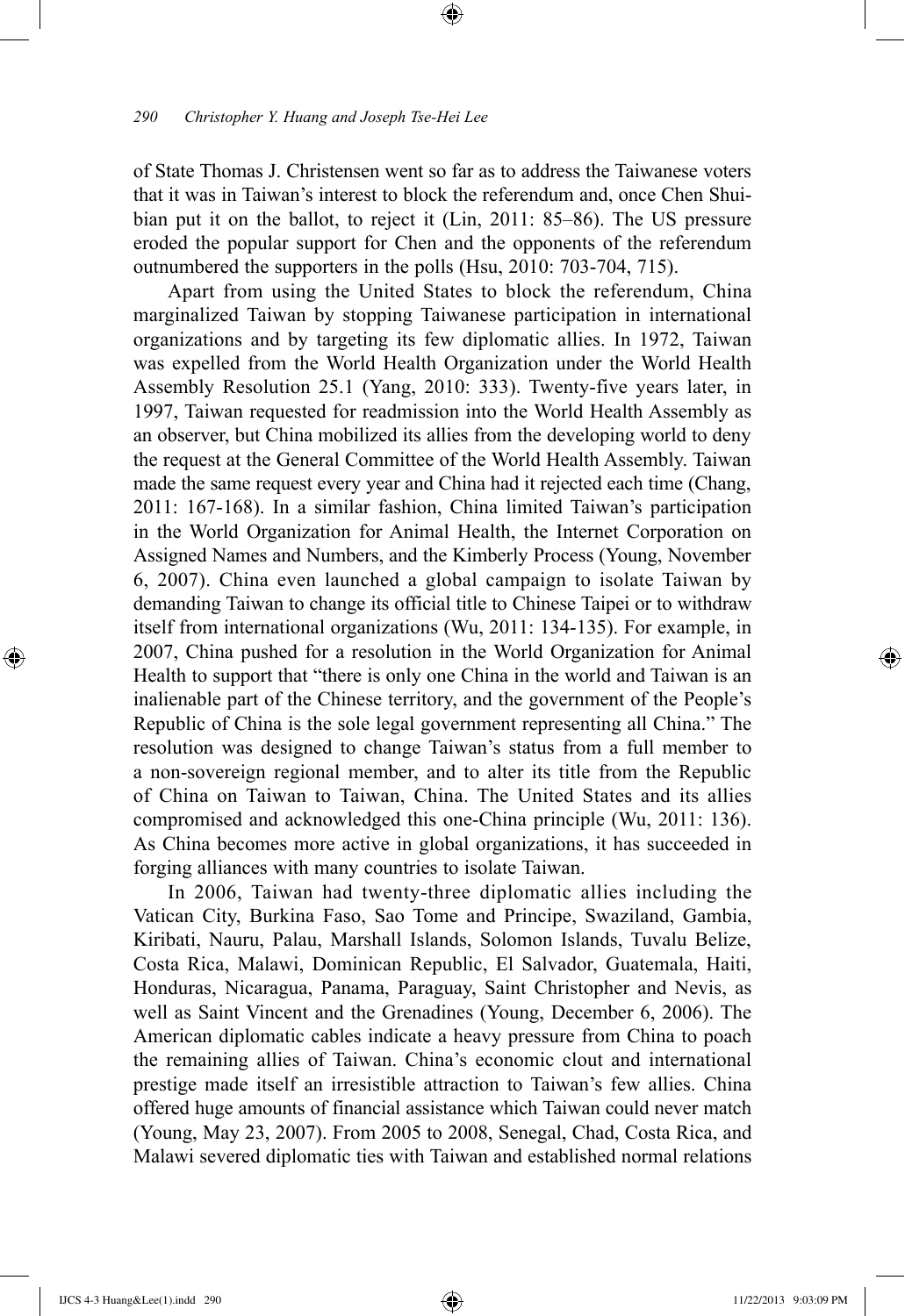with China (Young, May 23 and June 7, 2007, January 15, 2008; Randt, July 29, 2008).

⊕

After his electoral victory in 2008, Ma Ying-jeou called for a diplomatic truce and strove to reduce cross-Strait tensions (Young, October 3, 2008). China accepted Ma's request, but the decision led to bureaucratic rivalries between the Ministry of Foreign Affairs and the Taiwan Affairs Office in Beijing. The Ministry of Foreign Affairs viewed any diplomatic gain against Taiwan as its departmental success (Randt, July 29, 2008). For each country that switched diplomatic recognition from Taiwan to China, the Ministry of Foreign Affairs would get funds to build a new embassy abroad. The Taiwan Affairs Office, however, argued that the Chinese diplomatic gains outraged the Taiwanese public, who considered China an aggressive bully rather than a peaceful neighbour (Randt, August 21, 2008). Since it was important for Taiwan to keep its remaining allies, China accepted Ma's request for a diplomatic truce in order to improve its public image among the Taiwanese (Young, August 7, 2008).

Despite diplomatic tensions, Taiwan's economic ties with China have improved since 2000. Taiwan's investment in China amounted to US\$2.6 billion in 2000, representing 34 per cent of the country's outward investment. This figure rose to US\$14.6 billion in 2010, around 84 per cent of its outward investment. More Taiwanese enterprises found China an attractive destination for expansion. As the amount of Taiwanese investment in China increased steadily, the percentage of their investment in China's overall foreign direct investment (FDI) actually decreased. During the same time period, Taiwanese investment declined from 6 per cent to 2 per cent in China's total FDI. 40 per cent of Taiwan's exports went directly to China in 2011 compared to 26 per cent in 2001, and Taiwanese exports to the United States, Japan, and the European Union declined in the same decade. China has risen to be the second important trading nation for Taiwan (Chiang, 2012: 73-75).

Taiwan today cannot sustain its economic growth without China (Tsai, 2007). The Democratic Progressive Party and the Nationalist Party expressed different opinions towards the role of China in Taiwanese economy. Seeking to defend the island's sovereignty, the Democratic Progressives viewed integration with China a security threat. Economic integration undermined the island's bargaining power and created a situation where Taiwan lost its ability to act independently (Keegan, March 9, 2006). Even with the suspicion that closer integration posed a long-term threat, some leaders of the Democratic Progressive Party recognized that for the purpose of economic growth, Taiwan had to expand its business engagement with China. This prompted the Democratic Progressives to call for new measures to regulate cross-Strait ties and reduce the island's dependence on a single market (Wang, March 28, 2007).

⊕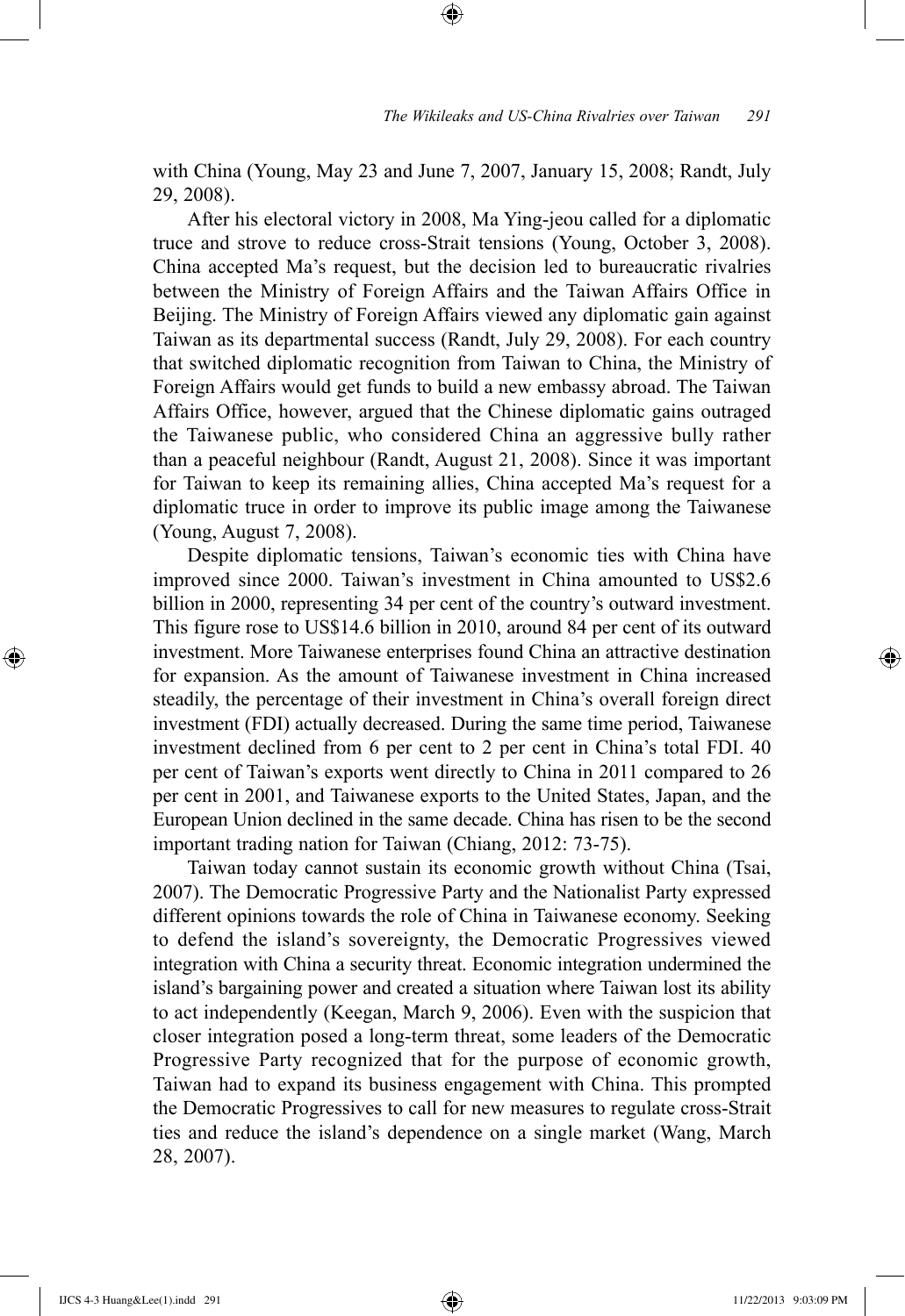#### *292 Christopher Y. Huang and Joseph Tse-Hei Lee*

In contrast, the Nationalist Party regarded economic integration as beneficial to Taiwan (Young, December 6, 2006). Because of their unbreakable ties with Taiwanese businesses, the Nationalists advocated a pro-China policy favourable to their economic patrons, and positioned themselves as the credible intermediaries between China and Taiwan (Wang, February 1, 2007). In 2008, the Nationalist presidential candidate Ma Ying-jeou pledged to normalize cross-Strait relations by implementing the policy of "three links" (i.e., direct postal, transportation, and trade links with China), by reducing restrictions on Chinese investment in Taiwan, and by seeking investment protection and tax agreements with China (Wang, September 12, 2007).

⊕

## **3. The Reign of Ma Ying-jeou (2008-Present)**

The 2008 election saw the return of the Nationalists to power and the public's desire to improve relations with China. Ma Ying-jeou proclaimed to maintain the *status quo* under the principle of "no unification, no independence, and no use of force", and to uphold the "1992 Consensus", the bilateral agreement that China and Taiwan belonged to the same Chinese nation, but both sides disagreed on whom would be the legitimate government of China (Ma, May 20, 2008). The moderate gesture by Ma reduced cross-Strait hostility (Wang, 2010: 352).

China found it better to work with Ma Ying-jeou than a pro-independence leader (Piccuta, June 11, 2008). Immediately after the 2008 election, China invited vice president-elect Vincent Siew to attend the Boao Forum for Asia in Hainan Island, where he briefly met with Chinese President Hu Jintao (Chai, 2008: 91). This ceremonial and symbolic meeting represented a new approach to improve bilateral relations. Shortly after Ma took office, China and Taiwan permitted the operation of weekend cross-Strait charter flights and the visits of Mainland tourists to Taiwan (Young, June 13, 2008). In 2009, China allowed Taiwan to join the World Health Organization as an observer (Randt, November 25, 2008; Chang, 2011: 167). By setting aside political disagreements, China solidified the Nationalists against the Democratic Progressives.

It is the priority of the United States to maintain stability in East Asia because cross-Strait ties would encourage political moderation, ease tension, and increase the prospect of a peaceful resolution (Revere, 2012: xvii; Kim, 2005: 758; Kastner, 2006: 319). The Bush and Obama administrations even cautioned their Chinese counterparts that the United States might support another pro-independence initiative by Taiwan if China failed to improve cross-Strait relations (Randt, May 12, 2008). When the Taiwanese media criticized the little progress in cross-Strait dialogues, Stephen M. Young, director of the American Institute in Taiwan, reassured Ma Ying-jeou of

⊕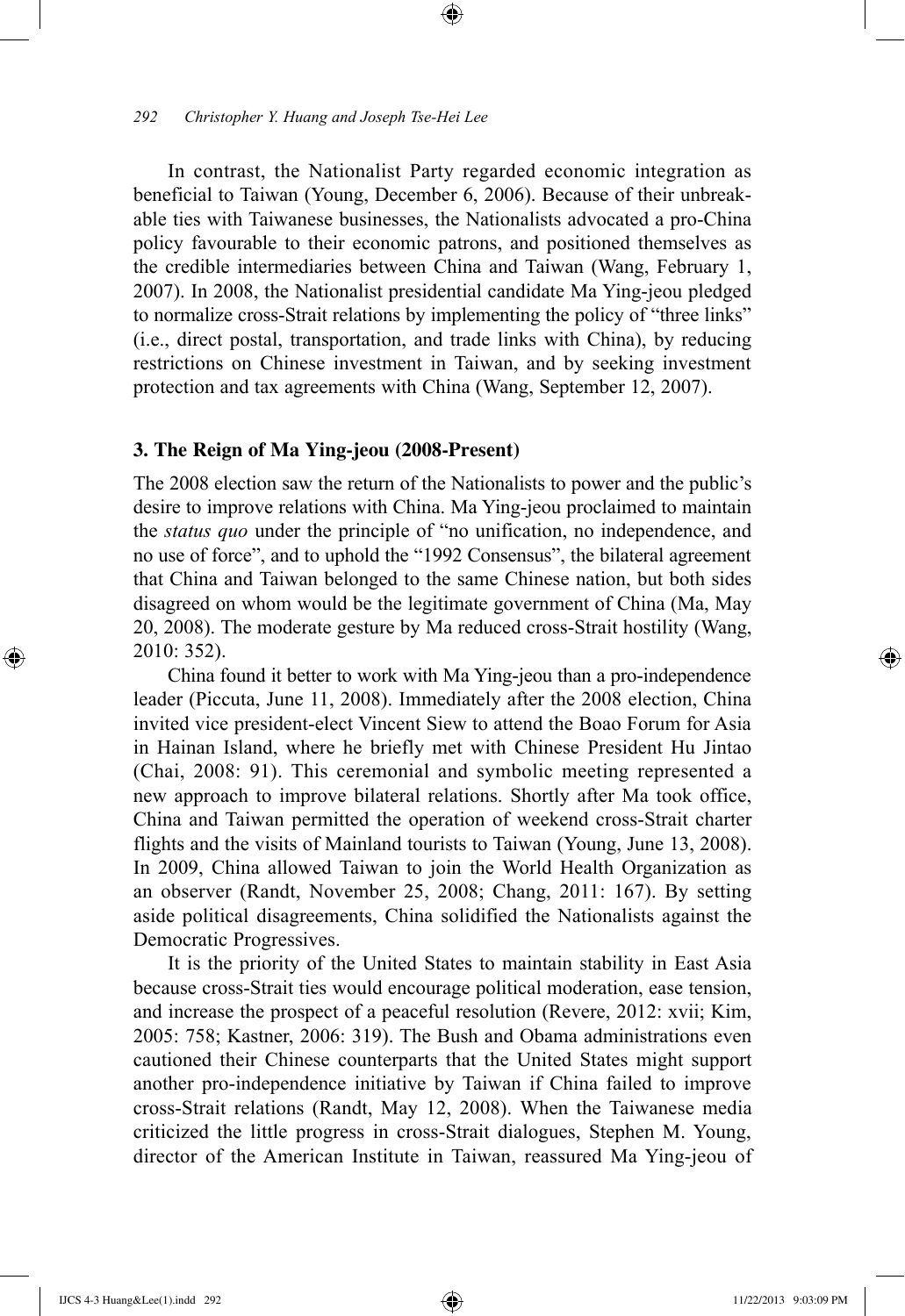the American support of his administration: "The US is pleased to see the improvement in cross-Strait economic relations, the Director emphasized, adding that we would only be concerned if the PRC tried to impose its will on Taiwan" (Young, August 7, 2008). Any fear about closer integration was outweighed by the benefits of peace and stability it would bring.

⊕

Nonetheless, distrust remained between the top Chinese and Taiwanese leaders. Although China offered many concessions to Ma Ying-jeou, these concessions touched on some "thornier" security matters (Piccuta, September 29, 2008). By exploiting economic concessions for political gains, China pressurized Ma Ying-jeou to adhere to the one-China principle (Stanton, September 8, 2009). But gaining trust from Taiwan is different from exercising newfound power. When Stephen M. Young recalled the following conversation between the Chinese and Taiwanese officials, he criticized Beijing for being too keen to assert its newfound power:

He (Wang Yi, Head of China's Taiwan Affairs Office) told Chien (Fredrick Chien, former Foreign Minister of Taiwan) that there were many suspicions about Ma Ying-jeou in the Chinese leadership. "We have done so much for Ma," Wang said, "he should do something for us." Chien said that he pushed back, stressing that Ma "had his problems."

"You need to understand," Wang replied, "that we have people very strongly opposed to what we are doing." Ma needed to do something "to placate these people," Wang said. He elaborated that China would be "comfortable" if Ma would state the Chinese formulation that Taiwan and the Mainland together constitute one China.

Chien told us [i.e., Stephen M. Young] that he explained to Wang the political difficulties that Ma would have in taking additional steps or making statements that were closer to China's official line. Chien reminded Wang that Taiwan remains deeply divided over these issues. "Your only hope is Ma, no matter how much you dislike him," Chien told Wang.

(Young, April, 23, 2009)

In this fascinating conversation, China was convinced that Ma Ying-jeou owed Beijing for winning the 2008 election. Even though the Taiwanese economy was integrated into the Mainland, China lacked political leverage to enforce its will on the island. Because Ma Ying-jeou recognized that his Nationalist government was the only alternative for the Chinese to stabilize cross-Strait ties, he could ignore the demand for accepting the one-China principle.

The threat of the Chinese invasion still loomed over the Strait. To counter this threat, Taiwan needed to modernize its defence system. The US arms sales provided "the fundamental basis of Taiwan's security and its engagement policy with China" (Stanton, September 2, 2009). In 2008, the US\$6.5 billion

⊕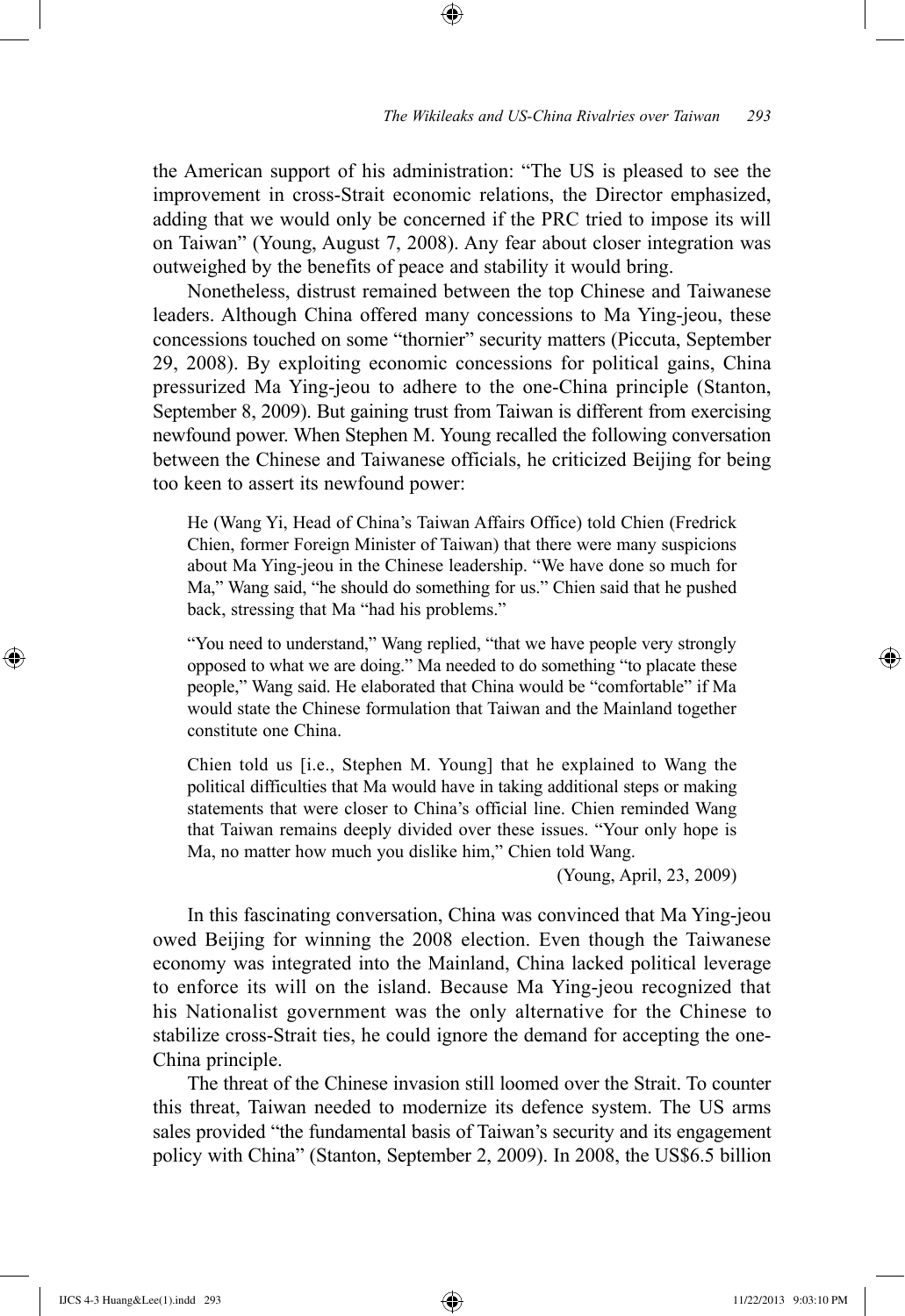arms sales package included Patriot anti-ballistic missiles, a retrofit for E-2T anti-submarine aircraft, Apache helicopters, Harpoon anti-ship missiles, and Javelin anti-vehicle missiles (Wang, 2010: 356). In 2010, the US\$6.4 billion military package entailed sixty Black Hawk helicopters, 114 Patriot anti-missile systems, twelve Harpoon missiles, two minesweepers, and a command and control enhancement system (Wang, 2010: 364). These weapons strengthened the Taiwanese military in conventional warfare. In 2009, Taiwan worried that the United States might turn down its request for F-16 C/Ds fighter jets. The F-16 C/Ds fighter jets would do little to alter the military balance already in China's favour, but the sale symbolized the American commitment to defending the island (Stanton, November 22, 2012).

⊕

Arms sales to Taiwan greatly affected the Sino-American and cross-Strait relations. China regarded the arms sales as a violation of its proclaimed sovereignty over Taiwan (Randt, September 11, 2008). Faced with the anger of Chinese nationalistic youth, who demanded economic and military sanctions against the United States, Lieutenant General Ma Xiaotan criticized the arms sales as "the greatest obstacle in Sino-American relations" at the 10th Sino-American Defence Consultative Talks in June 2009 (Wang, 2010: 364). China, however, chose to prevent the arms sales from hurting its improved ties with Taiwan (Randt, October 23, 2008). As American diplomat Robert S. Wang observed, China and Taiwan separated the military dimension of cross-Strait links from social and economic interactions:

Continued arms sales will not cause Beijing to put the brakes on cross-Strait rapprochement any more than Beijing's deployment of missiles in Fujian province will dissuade the Ma Administration, Ho (Ho Sze-yin, National Security Council's Deputy Secretary General) emphasized. The two sides implicitly understand that the military dimension of the cross-Strait dynamic is separate from the economic and other aspects of the relationship.

(Wang, February 24, 2009)

The failure of China to stop the US transfer of military technology to Taiwan made the one-China principle an illusion more than a reality, but Taiwan could never catch up with the fast-growing Chinese military. From 2001 to 2010, China increased military spending by 189 per cent, an average annual increase of 12.5 per cent (Perlo-Freeman, Cooper, Ismail, Sköns, and Carina Solmirano, 2011: 159). In a meeting with the US-China Economic and Security Review Commission, Ma Ying-jeou stressed that under the Chinese threat, Taiwan should do more than acquiring advanced weapons from abroad (Young, September 25, 2008). Ma continued,

Over the past decade China has greatly enhanced its capacity to "reach" Taiwan with far more accurate and decisive capabilities, and recent analyses question Taiwan's near-term ability to resist coercive force. For example,

⊕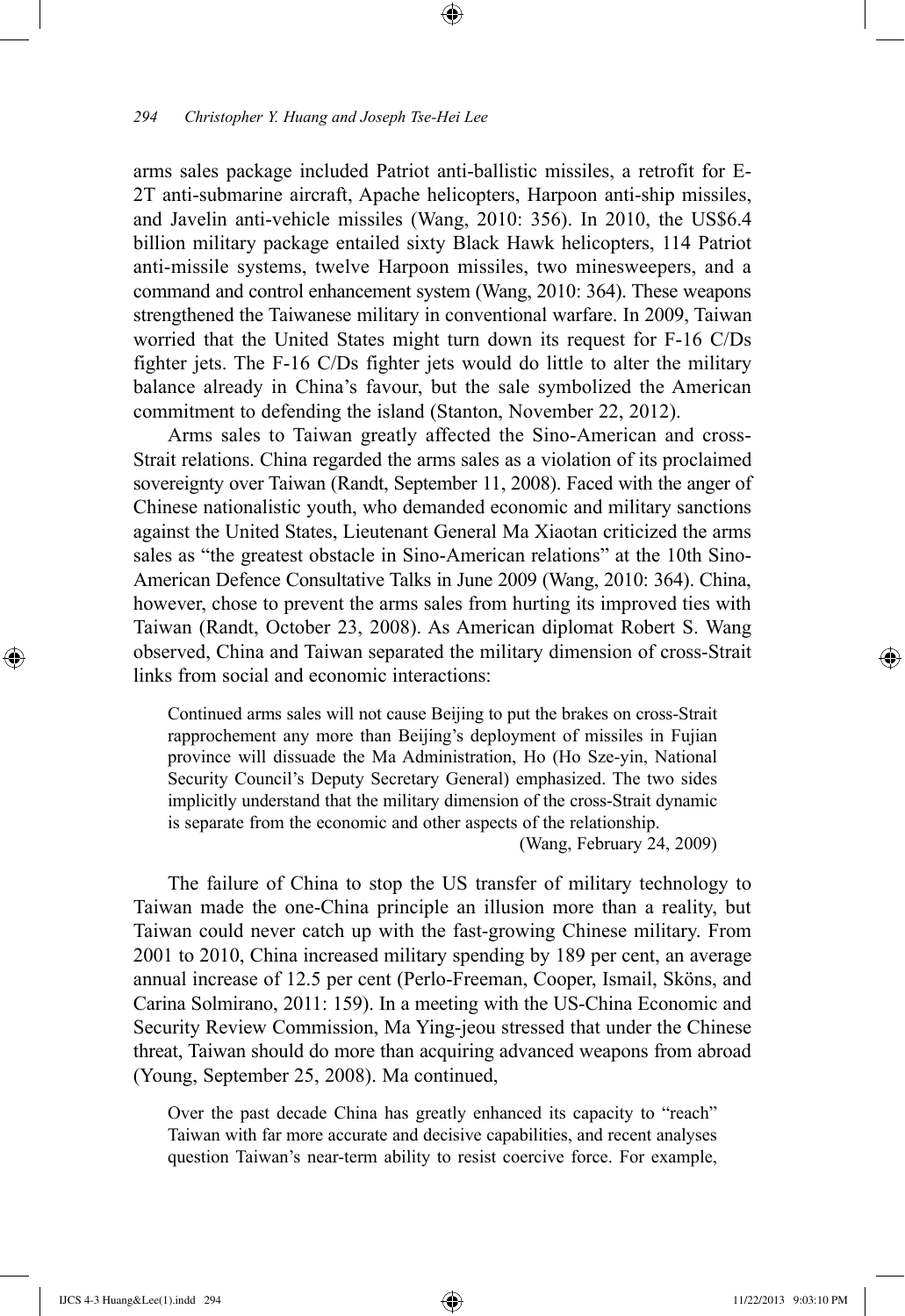#### *The Wikileaks and US-China Rivalries over Taiwan 295*

the PRC's expanding arsenal of increasingly accurate ballistic missiles can quickly and with complete surprise cripple or destroy high-value military assets, including aircraft on the ground and ships at piers. This emergent capability, plus the acquisition of long-range surface-to-air missiles (SAMs), suggests that the PRC has shifted its anti-Taiwan military strategy away from coercion by punishment towards denying Taiwan the use of its air force and navy. Taiwan therefore faces a threat against which it has not adequately prepared and that offers the PRC a real prospect of achieving success before the United States could intervene. This is a very worrisome development. (Murray, 2008: 14)

⊕

The powerful Chinese military threatened to overrun Taiwan's defence. American scholar William S. Murray proposed a porcupine strategy, an asymmetric defence strategy aimed at enhancing Taiwan's overall capacity in air and naval warfare. Thus, the new Taiwanese thinking incorporated all elements of strategic power projection, including the build-up of conventional military defence and deterrence, the expansion of strategic ties with the United States, Japan and Southeast Asia, the continuation of a moderate approach to China, and the promotion of Taiwanese democratic values and practices among Mainland citizens (Young, January 15, 2008). Whether the United States will defend Taiwan in times of war, whether Taiwan will reunify with China, and whether the Chinese public will pressurize their leaders to invade the island are important questions for the Taiwanese policymakers. Only by comprehending these security calculations can Taiwan maintain its *de facto* independence in the twenty-first century.

## **4. Conclusion**

⊕

The Taiwan Question lies at the heart of Sino-American relations to this day. When China recognized its failure to undermine the pro-independence force of Chen Shui-bian through coercive diplomacy, it turned to the United States for help. The electoral victory of Ma Ying-jeou in 2008 suggested that the Taiwanese public were keen to maintain the status quo, expand business ties with China, and serve as an American client state in the Pacific region. In such entangled diplomatic relations, everything has shifted towards China's favour. For Taiwan, the most sensible option is to expand its influence into the Mainland and play a proactive role in China's transformation. This allows Taiwan to preserve its autonomy and stabilize cross-Strait ties. For China, the strategy of economic co-optation has marginalized the pro-independence force. As Taiwan drifts into the Chinese orbit, the Taiwanese politicians have to assess the pros and cons of being closely linked to the Mainland.

In the final analysis, geopolitical rivalries between China and the United States may present Taiwan an opportunity to balance one superpower against

IJCS 4-3 Huang&Lee(1).indd 295 11/22/2013 9:03:10 PM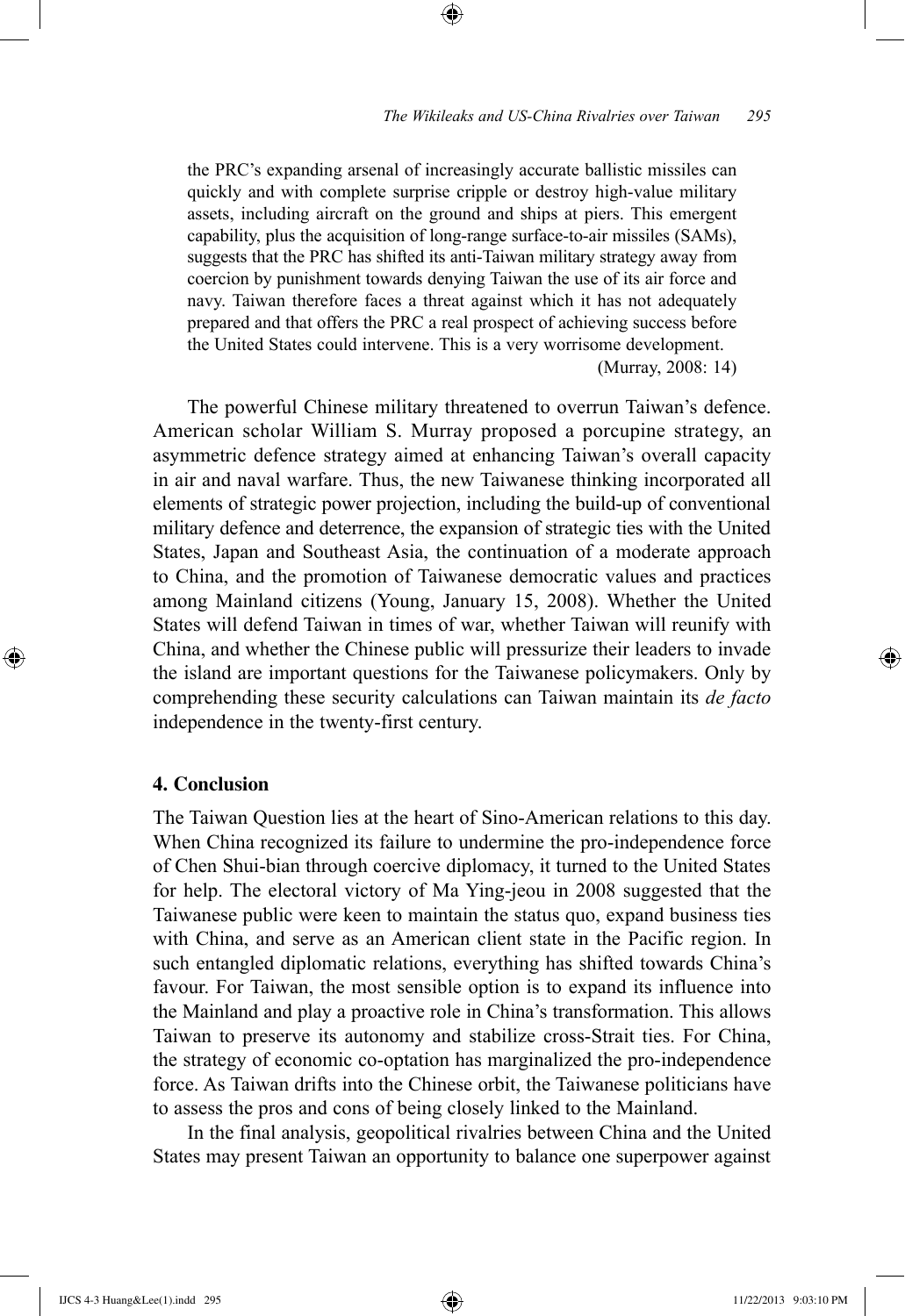the other. The Obama administration's latest pivot towards the Pacific Rim after years of antiterrorism efforts in Central Asia and the Middle East has made Taiwan an important bargaining chip to deal with China. As long as the United States considers China to be a strategic competitor, it will continue to support the *de facto* independence of Taiwan.

⊕

# **Notes**

- We thank Dr Maria T. Iacullo-Bird of the Center for Undergraduate Research Experiences at Pace University in Manhattan, New York, for supporting this faculty-student research project, and Dr Siu-Keung Cheung of Hong Kong Shue Yan University and the anonymous reviewers for comments.
- Christopher Y. Huang  $\# \hat{\mathcal{F}}$  recently graduated with a B.B.A. in general accounting from Pace University in Manhattan, New York, USA. A recipient of the Korea government scholarship, he is now attending the Graduate School of International Studies in Korea University. <*Email: ChristopheryHuang@live.com*>
- \*\* Joseph Tse-Hei Lee 李榭熙 is Professor of history and Co-Director of the Global Asia studies program at Pace University in Manhattan, New York, USA. He received his B.A., M.A., and Ph.D. from the University of London. He authored *The Bible and the Gun: Christianity in South China, 1860–1900* (New York and London: Routledge, 2003; Chinese edition: 《圣经与枪炮: 基督教与潮州社会 (1860–1900)》, 北京: 社会科学文献出版社, 2010), and co-edited *China's Rise to Power: Conceptions of State Governance* (New York: Palgrave Macmillan, 2012) and *Marginalization in China: Recasting Minority Politics* (New York: Palgrave Macmillan, 2009). <*Email: jlee@pace.edu*>

## **References**

⊕

#### *Primary Sources: Wikileaks' Diplomatic Cables from Beijing and Taipei*

- Keegan, David. March 9, 2006. "An Economic View of Taiwan's Future, U.S. Interests." The American Institute of Taiwan in Taipei. Retrieved on June 2, 2013 from *https://dazzlepod.com/cable/06AITTAIPEI774*
- Piccuta, Daniel. June 11, 2008. "PRC AFM He Yafei, TAO Official Comment on Positive Direction of Cross-Strait Relations." The U.S. Embassy in Beijing. Retrieved on June 2, 2013 from *https://dazzlepod.com/cable/08BEIJING2275*

September 29, 2008. "China Probes Intensified Taiwan Economic Engagement." The U.S. Embassy in Beijing. Retrieved on June 2, 2013 from *https:// dazzlepod.com/cable/08BEIJING3782*

Randt, Clark T. November 2, 2006. "Beijing's Taiwan Watchers Warn of Constitutional Lines in The Sand." The U.S. Embassy in Beijing. Retrieved on June 2, 2013 from *https://dazzlepod.com/cable/06BEIJING23355*

\_\_\_\_\_\_. January 17, 2007. "Military Think Tankers Stress Taiwan Concerns to EAP PDAS Stephens." The U.S. Embassy in Beijing. Retrieved on June 2, 2013 from *https://dazzlepod.com/cable/07BEIJING399*

↔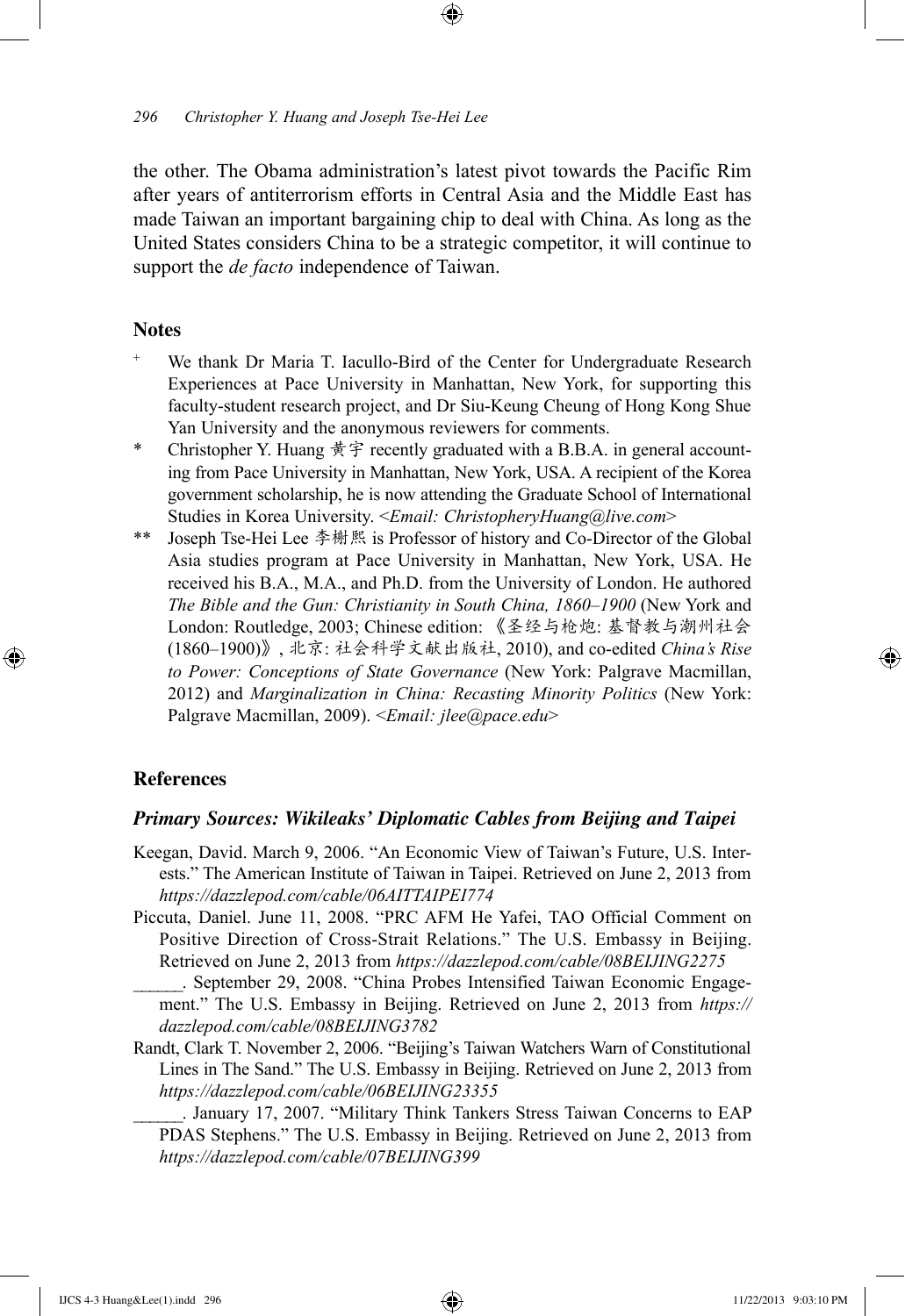\_\_\_\_\_\_. June 25, 2007. "MFA Expresses Concern over Arms Sales to Taiwan, Taiwan's Planned Referendum on Joining UN." The U.S. Embassy in Beijing. Retrieved on June 2, 2013 from *http://www.cablegatesearch.net/cable.php?id=07 BEIJING4269*

⊕

\_\_\_\_\_\_. July 6, 2007. "PLA-affiliated Scholars Warn That Taiwan's UN Referendum May Trigger Response under Anti-secession Law." The U.S. Embassy in Beijing. Retrieved on June 2, 2013 from *https://dazzlepod.com/cable/07BEIJING4517*

\_\_\_\_\_\_. August 14, 2007. "Taiwan: Chinese Continue To Express Concern over Chen Shui-bian's UN Referendum." The U.S. Embassy in Beijing. Retrieved on June 2, 2013 from *http://www.cablegatesearch.net/cable.php?id=07BEIJING5326*

September 7, 2007. "Taiwan's UN Referendum Remains Serious Concern, But Use of Force Unlikely, Contacts Say." The U.S. Embassy in Beijing. Retrieved on June 2, 2013 from *http://www.cablegatesearch.net/cable.php?id=07BEIJING 5888*

February 4, 2008. "MFA Calls Taiwan Election Commission Decision on UN Referendum a 'Calculated Provocation'." The U.S. Embassy in Beijing. Retrieved on June 2, 2013 from *https://dazzlepod.com/cable/08BEIJING412*

. May 12, 2008. "TAO Director Chen Yunlin Manages Expectations for Crossstrait Progress." The U.S. Embassy in Beijing. Retrieved on June 2, 2013 from *https://dazzlepod.com/cable/08BEIJING1814*

\_\_\_\_\_\_. July 29, 2008. "PRC Mulling over International Space for Taiwan." The U.S. Embassy in Beijing. Retrieved on June 2, 2013 from *https://dazzlepod.com/ cable/08BEIJING2927*

\_\_\_\_\_\_. August 21, 2008. "PRC Taiwan Expert Comments on Ma's U.S. Transits, New UN Strategy." The U.S. Embassy in Beijing. Retrieved on June 2, 2013 from *https://dazzlepod.com/cable/08BEIJING3219*

\_\_\_\_\_\_. September 11, 2008. "VFM Zhang Yesui Stresses Taiwan Arms Sales Will Harm Sino-U.S. Ties." The U.S. Embassy in Beijing. Retrieved on June 2, 2013 from *https://dazzlepod.com/cable/08BEIJING3551*

\_\_\_\_\_\_. October 23, 2008. "Contacts Continue To Downplay Taiwan Arms Sales' Impact." The U.S. Embassy in Beijing. Retrieved on June 2, 2013 from *https:// dazzlepod.com/cable/08BEIJING4080*

\_\_\_\_\_\_. November 25, 2008. "PRC Taiwan Watchers Praise ARATS-SEF Meetings, Comment on International Space, APEC." The U.S. Embassy in Beijing. Retrieved on June 2, 2013 from *https://dazzlepod.com/cable/08BEIJING4328*

Stanton, William. September 2, 2009. "U.S. Partnership Must Balance Cross-strait Ties, President Ma Tells Director in Introductory Call." The American Institute of Taiwan in Taipei. Retrieved on June 2, 2013 from *https://dazzlepod.com/cable/ 09AITTAIPEI1074*

\_\_\_\_\_\_. September 2, 2009. "National Security Advisor: F-16s A Test Of U.S. Commitment." The American Institute of Taiwan in Taipei. Retrieved on June 2, 2013 from *https://dazzlepod.com/cable/09AITTAIPEI1075*

Wang, Robert S. March 28, 2006. "Cross-strait Investment: Pace of Liberalization Has Accelerated." The American Institute of Taiwan in Taipei. Retrieved on June 2, 2013 from *https://dazzlepod.com/cable/07TAIPEI704*

⊕

↔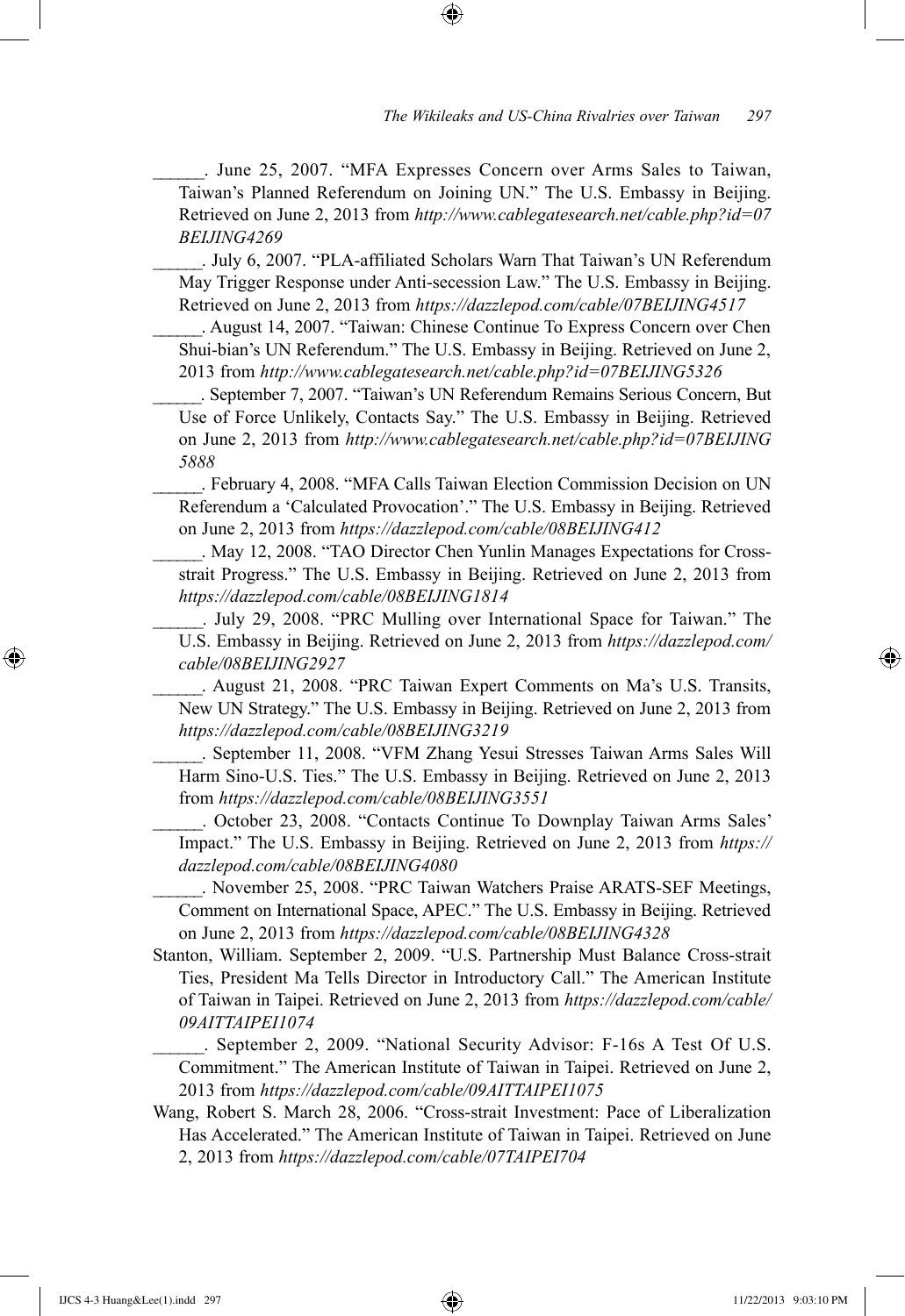\_\_\_\_\_\_. February 1, 2007. "KMT's Cross-strait Dialogue: Economics Now, Politics Later." The American Institute of Taiwan in Taipei. Retrieved on June 2, 2013 from *https://dazzlepod.com/cable/07TAIPEI257*

⊕

\_\_\_\_\_\_. September 12, 2007. "Presidential Candidates' Cross-strait Economic Visions." The American Institute of Taiwan in Taipei. Retrieved on June 2, 2013 from *https://dazzlepod.com/cable/ 07TAIPEI2094*

\_\_\_\_\_\_. February 24, 2009. "NSC Deputy Secretary General on Arms Sales, Foreign Assistance Reform, and Beef." The American Institute of Taiwan in Taipei. Retrieved on June 2, 2013 from *https://dazzlepod.com/cable/09TAIPEI209*

Young, Stephen M. December 6, 2006. "KMT Vice Chairman P. K. Chiang on Crossstrait Relations, Economic Development, and Domestic Politics." The American Institute of Taiwan in Taipei. Retrieved on June 2, 2013 from *https://dazzlepod. com/cable/06TAIPEI4062*

\_\_\_\_\_\_. December 6, 2006. "China Ratchets up Diplomatic Pressure on Taiwan." The American Institute of Taiwan in Taipei. Retrieved on June 2, 2013 from *https:// dazzlepod.com/cable/06TAIPEI4067*

\_\_\_\_\_\_. May 23, 2007. "Taiwan versus China in Africa: Down but Not Out." The American Institute of Taiwan in Taipei. Retrieved on June 2, 2013 from *https:// dazzlepod.com/cable/07TAIPEI1154*

June 7, 2007. "Taiwan Reacts to Costa Rica Break." The American Institute of Taiwan in Taipei. Retrieved on June 2, 2013 from *https://dazzlepod.com/cable/ 07TAIPEI1283*

\_\_\_\_\_\_. November 6, 2007. "Taiwan Seeks U.S. Support in WHO and Other International Organizations." The American Institute of Taiwan in Taipei. Retrieved on June 2, 2013 from *https://dazzlepod.com/cable/07TAIPEI2445*

\_\_\_\_\_\_. January 15, 2008. "Taiwan Loses Another Diplomatic Partner: Malawi Switches Recognition to Beijing." The American Institute of Taiwan in Taipei. Retrieved on June 2, 2013 from *https://dazzlepod.com/cable/08TAIPEI72*

\_\_\_\_\_\_. June 13, 2008. "Taiwan and PRC Resume Cross-strait Dialogue, Sign Agreements on Charter Flights and Tourism." The American Institute of Taiwan in Taipei. Retrieved on June 2, 2013 from *https://dazzlepod.com/cable/08TAIPEI831*

\_\_\_\_\_\_. August 7, 2008. "President Ma Ying-jeou on Bilateral Relations, Beef, and International Space." The American Institute of Taiwan in Taipei. Retrieved on June 2, 2013 from *https://dazzlepod.com/cable/08TAIPEI1160/*

\_\_\_\_\_\_. September 25, 2008. "USCC Meeting with Taiwan President Ma Ying-jeou." The American Institute of Taiwan in Taipei. Retrieved on June 2, 2013 from *https://dazzlepod.com/cable/ 08TAIPEI1407*

\_\_\_\_\_\_. October 3, 2008. "Taiwan-Paraguay Ties Appear Stable, But Underscore Fragility of 'Diplomatic Truce'." The American Institute of Taiwan in Taipei. Retrieved on June 2, 2013 from *https://dazzlepod.com/cable/08TAIPEI1434*

#### *Secondary Literature*

Chai, Winberg (2008), "Taiwan's 2008 Election and Their Impact on U.S.-China-Taiwan Relations", *Asian Affairs: An American Review*, Vol. 35, No. 2, pp. 83-94.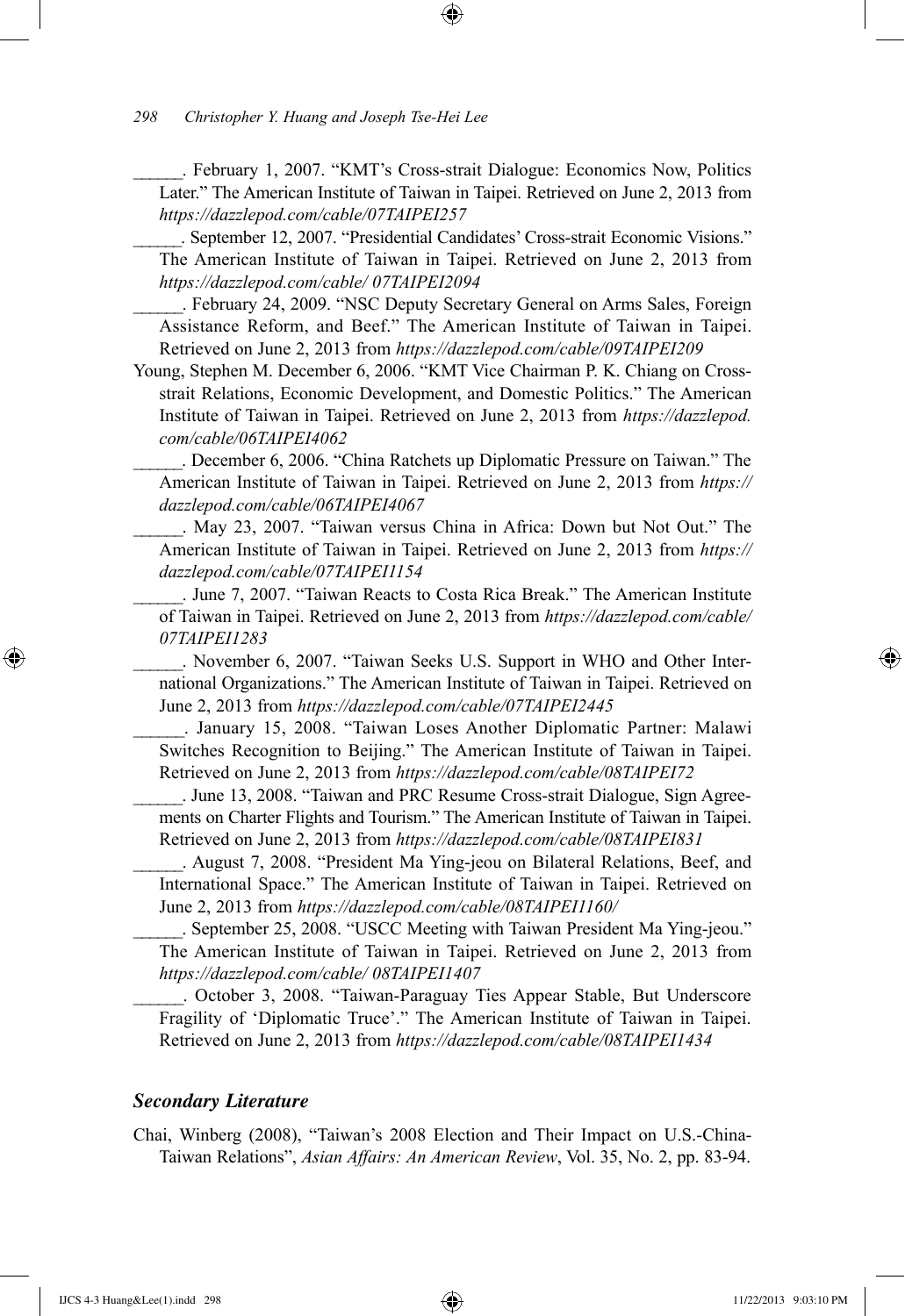Chang, Jaw-ling Joanne (2011), "Taiwan's Participation in the World Health Organization: The U.S. 'Facilitator Role'", in Cheng-Yi Lin and Denny Roy (eds), *The Future of United States, China and Taiwan Relations*, New York: Palgrave Macmillan, pp. 167-188.

⊕

- Chiang, Min-hua (2012), "Taiwan's Economy: Slower Growth and Further Dependence on China", *East Asian Policy*, Vol. 4, No. 1, pp. 68-78.
- Chen, Shiuan-Ju (2009), "Searching for Consensus in Cross-Strait Relations: Building Bridges among the Next Generation", *Issues and Insights*, Vol. 9, No. 4. Retrieved on June 2, 2013 from *http://csis.org/files/media/csis/pubs/issuesinsights\_v09n04. pdf*
- Christensen, Thomas J. (2011), *Worse than a Monolith: Alliance Politics and Problems of Coercive Diplomacy in Asia*, Princeton, NJ: Princeton University Press.
- Hsu, S. Philip (2010a), "Reappraising the Debate and Practice of U.S. Strategic Ambiguity/Clarity in Cross-Strait Relations", *The Pacific Review*, Vol. 23, No. 2, pp. 139-162.
- Hsu, S. Philip (2010b), "Between Identity Quest and Risk Aversion: Lessons from the Chen Shui-bian Presidency for Maintaining Cross-Strait Stability", *Journal of Contemporary China*, Vol. 19, No. 66, pp. 693-717.
- Hu, Richard W. (2011), "The TRA, Cross-Strait Relations, and Sino-U.S. Relations: Searching for Cross Strait Stability", in Cheng-Yi Lin and Denny Roy (eds), *The Future of United States, China and Taiwan Relations*, New York: Palgrave Macmillan, pp.53-70.
- Kastner, Scott L. (2006), "Does Economic Integration across the Taiwan Strait Make Military Conflict Less Likely?", *Journal of East Asian Studies*, Vol. 6, No. 3, pp. 319-346.
- Kim, Bum Suk (2005), "The Political Economy of Cross-Strait Relations: Economic Opportunities and Political Constraints", *Korea Observer*, Vol. 36, No. 4, pp. 741- 760.
- Lefebvre, Jeffrey A. (2012), "Choosing Sides in the Horn of Africa: Wikileaks, the Ethiopia Imperative, and American Responses to Post-9/11 Regional Conflicts", *Diplomacy and Statecraft*, Vol. 23, No. 4, pp. 704-727.
- Lee, Joseph Tse-Hei, Lida V. Nedilsky and Siu-Keung Cheung (eds) (2012), *China's Rise to Power: Conceptions of State Governance*, New York: Palgrave Macmillan.
- Lin, Cheng-Yi (2011), "A Status Quo with Different Interpretations: Taiwan, China, the United States, and Security in the Taiwan Strait", in Cheng-Yi Lin and Denny Roy (eds), *The Future of United States, China and Taiwan Relations*, New York: Palgrave Macmillan, pp. 71-100.
- Ma, Ying-jeou (May 20, 2008), "Taiwan's Renaissance: Presidential Inauguration Address". Retrieved on June 2, 2013 from *http://china.usc.edu/(S(fe01a2jxtqwg ozrirkn2dq45)A(FBSRwu3sygEkAAAAODdiMTQ1NDEtNDQzYy00N2MwL Tk1MTktNWIxNThhNWI4NTg51Ebjm5kqHVrFjkFWNKGeHbSYqbg1))/Show Article.aspx?articleID=1304*
- Mak, Chi-Kwan (2012), *China and the World Since 1945: An International History*, New York: Routledge.

⊕